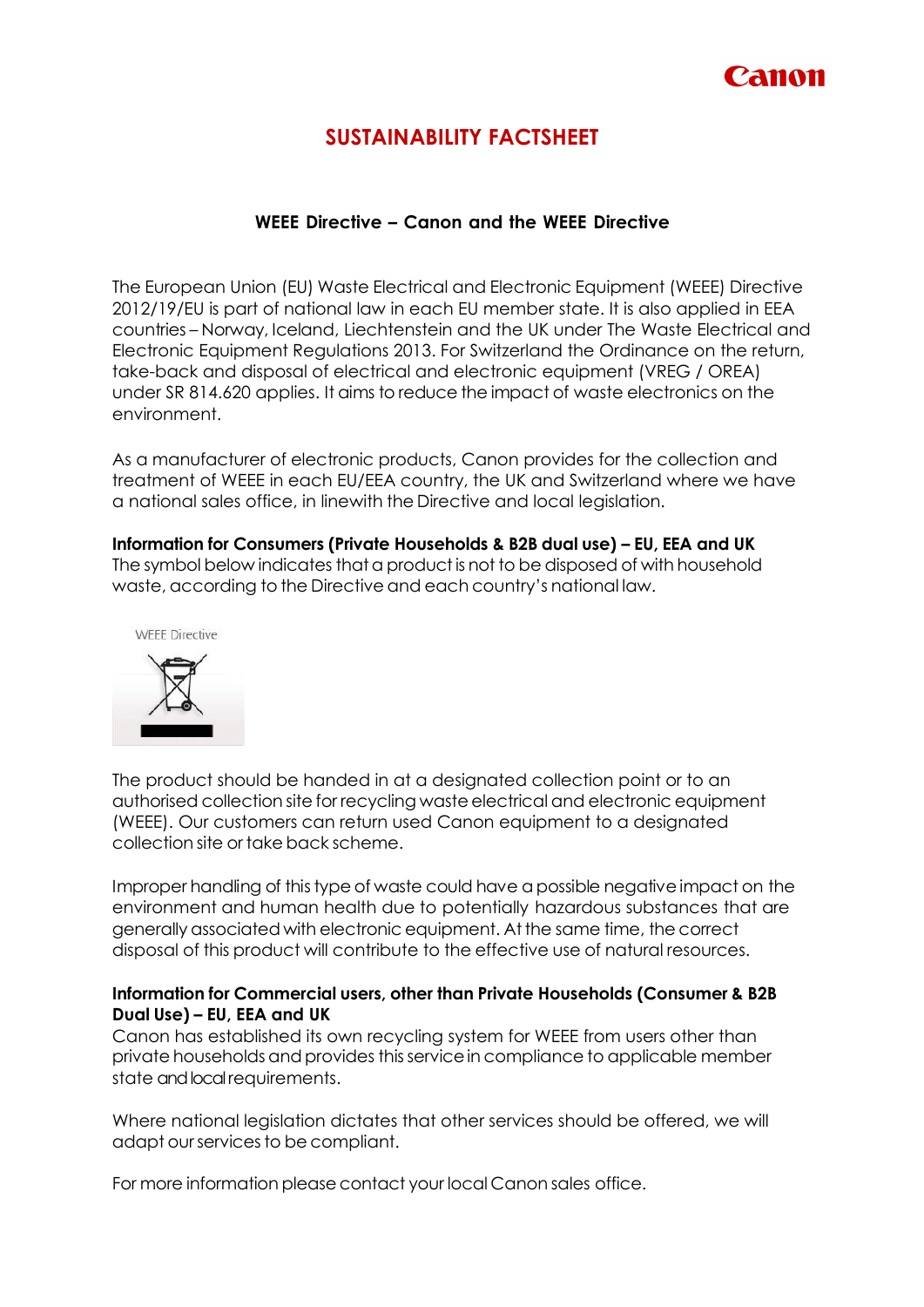

# **Further information**

For more information about where todrop waste equipment for recycling, please contact your local city office, waste authority, approved WEEE scheme or your household waste disposal service. **Information for treatment and recycling facilities** In line with the Directive, Canon has made information available to treatment and recycling facilities on the various electrical and electronic equipment components and materials that are contained in our products, including any hazardous substances.



# **EN:**

# **Only for European Union and EEA (Norway, Iceland and Liechtenstein)**

This symbol indicates that this product is not to be disposed of with your household waste, according to the WEEE Directive (2012/19/EU) and national legislation. This product should be handed over to a designated collection point, e.g., on an authorized one-for-one basis when you buy a new similar product or to an authorized collection site for recycling waste electrical and electronic equipment (EEE). Improper handling of this type of waste could have a possible negative impact on the environment and human health due to potentially hazardous substances that are generally associated with EEE. At the same time, your cooperation in the correct disposalof this product will contribute to the effective usage of natural resources. For more information about where you can drop off your waste equipment for recycling, please contact your local city office, waste authority, approved WEEE scheme or your household waste disposal service. For more information regarding return and recycling of WEEE products, please visit

[www.canon-europe.com/sustainability/approach/.](http://www.canon-europe.com/sustainability/approach/)

# **Only for the United Kingdom**

This symbol indicates that this product is not to be disposed of with your household waste, according to the UK Waste Electrical and Electronic Equipment Regulations. This product should be handed over to a designated collection point, e.g., on an authorized one-for-one basis when you buy a new similar product or to an authorized collection site for recycling waste electrical and electronic equipment (EEE). Improper handling of this type of waste could have a possible negative impact on the environment and human health due to potentially hazardous substances that are generally associated with EEE. At the same time, your cooperation in the correct disposal of this product will contribute to the effective usage of natural resources. For more information about where you can drop off your waste equipment for recycling, please contact your local city office, waste authority, approved WEEE scheme or your household waste disposal service. For more information regarding return and recycling of WEEE products, please visit

[www.canon-europe.com/sustainability/approach/.](http://www.canon-europe.com/sustainability/approach/)

# **BG:**

# **Само за Европейския съюз и ЕИП (Норвегия, Исландия и Лихтенщайн)**

Този символ показва, че този продукт не трябва да се изхвърля заедно с битовите отпадъци,съгласно Директивата за ИУЕЕО (2012/19/ЕC) и Вашето национално законодателство. Този продукт трябва да бъде предаден в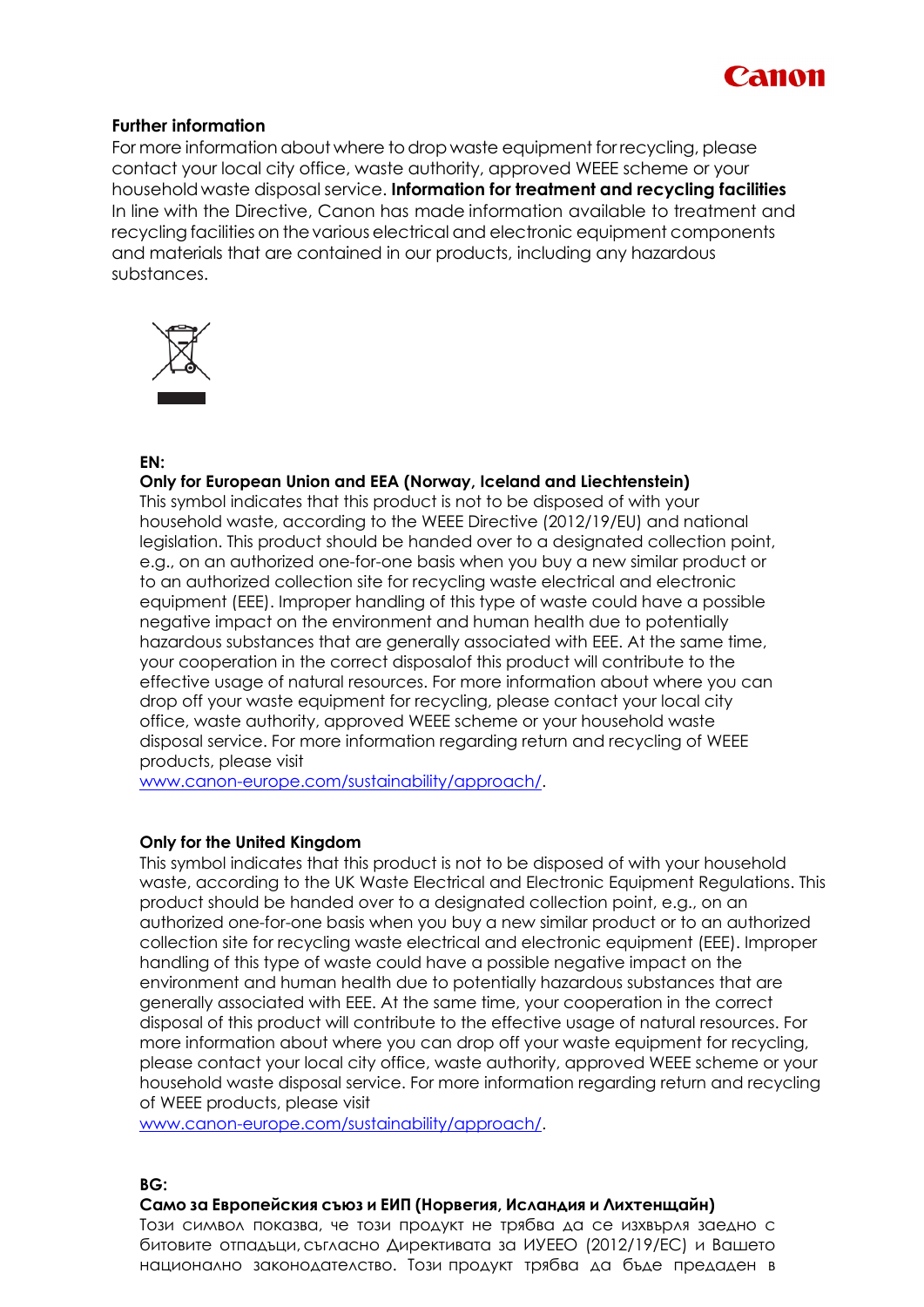

предназначен за целта пункт за събиране, например на база размяна, когато купувате нов подобен продукт, или в одобрен събирателен пункт зарециклиране на излязло от употреба електрическо и електронно оборудване (ИУЕЕО).

Неправилното третиране на този тип отпадъци може да доведе до евентуални отрицателнипоследствия за околната среда и човешкото здраве поради потенциално опасните вещества,които обикновено са свързани с ЕЕО. В същото време Вашето съдействие за правилното изхвърляне на този продукт ще допринесе за ефективното използване на природните ресурси. Повече информация относно местата, където може да предавате излязло от употреба оборудване за рециклиране, може да получите от местните власти, от органа, отговорен за отпадъците и от одобрена система за излязло от употреба ЕЕО или от Вашатаместна служба за битови отпадъци. За повече информация относно връщането и рециклирането на продукти от излязло от употреба ЕЕО посетете

[www.canon-europe.com/sustainability/approach/](http://www.canon-europe.com/sustainability/approach/) .

# **CA:**

# **Només per a la Unió Europea i a l'Espai Econòmic Europeu (Noruega, Islàndia iLiechtenstein)**

Aquest símbol indica que aquest producte no s'ha de llençar a les escombraries de la llar, d'acordamb la Directiva RAEE (2012/19/UE) i la legislació nacional. Aquest producte s'hauria de lliuraren un dels punts de recollida designats, com per exemple, intercanviant-lo un per un en comprar un producte similar o lliurant-lo en un lloc de recollida autoritzat per al reciclatge de résidus d'aparells elèctrics i electrònics (AEE). La manipulació inadequada d'aquest tipus de residus podria tenir un impacte negatiu en l'entorn i en la salut humana, a causa de les substàncies potencialment perilloses que normalment estan associades als AEE. Així mateix, la vostra cooperació a l'hora de llençar correctament aquest producte contribuirà a la utilització efectiva dels recursos naturals. Per a més informació sobre els punts on podeu lliurar aquest producte per procedir al seu reciclatge, adreceu-vos a la vostra oficina municipal, a les autoritats encarregadesdels residus, al pla de residus homologat per la RAEE o al servei de recollida de deixalles domèstiques de la vostra localitat. Per a més informació sobre la devolució i el reciclatge de productes RAEE, visiteu [www.canon-europe.com/sustainability/approach/](http://www.canon-europe.com/sustainability/approach/) .

# **HR:**

# **Samo za Europsku uniju i EEA (Norveška, Island i Lihtenštajn)**

Ovaj simbol pokazuje da se ovaj proizvod ne smije odlagati s komunalnim i ostalim otpadomsukladno WEEE Direktivi (2012/19/EC) i Pravilniku o gospodarenju otpadnim električnim i elektroničkim uređajima i opremom. Ovaj proizvod je potrebno predati ovlaštenom skupljaču EEotpada ili prodavatelju koji je dužan preuzeti otpadni proizvod po sistemu jedan za jedan, ukolikoisti odgovara vrsti te je obavljao primarne funkcije kao i isporučena EE oprema. Nepropisno rukovanje ovom vrstom otpada može imati negativan učinak na okolinu i zdravlje ljudi zbog supstanci koje su potencijalno opasne za zdravlje, a općenito se povezuju s EEE. Istovremeno, vaša će suradnja kroz propisno odlaganje ovog proizvoda doprinijeti efektivnoj uporabi prirodnihresursa. Za više informacija o tome gdje možete odložiti svoj otpad za recikliranje obratite se vašem lokalnom gradskom uredu, komunalnoj službi, odobrenom WEEE programu ili službi za odlaganje kućnog otpada. Ostale informacije o vraćanju i recikliranju WEEE proizvoda potražite na

[www.canon-europe.com/sustainability/approach/](http://www.canon-europe.com/sustainability/approach/) .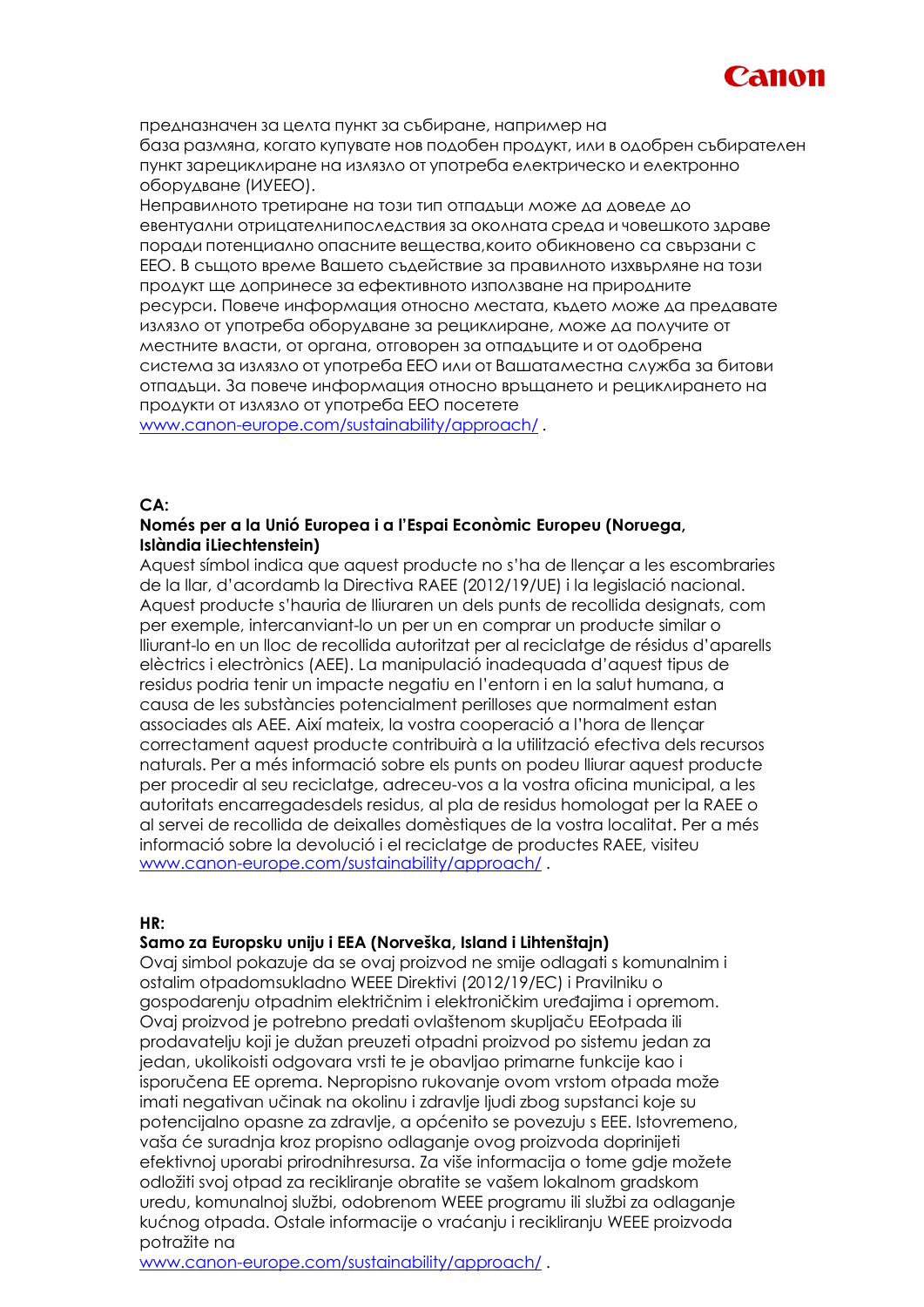

# **CS:**

### **Pouze Evropská unie a EHP (Norsko, Island a Lichtenštejnsko)**

Tento symbol znamená, že podle směrnice o OEEZ (2012/19/EU) a podle vnitrostátních právníchpředpisů nemá být tento výrobek likvidován s odpadem z domácností. Tento výrobek má být vrácen do sběrného místa, např. v rámci autorizovaného systému odběru jednoho výrobku zajeden nově prodaný podobný výrobek nebo v autorizovaném sběrném místě pro recyklaci odpadních elektrických a elektronických zařízení (OEEZ). Nevhodné nakládání s tímto druhemodpadu by mohlo mít negativní dopad na životní prostředí a lidské zdraví, protože elektrická a elektronická zařízení zpravidla obsahují potenciálně nebezpečné látky. Vaše spolupráce na správné likvidaci tohoto výrobku současně napomůže efektivnímu využívání přírodních zdrojů. Další informace o místech sběru vašeho odpadního zařízení k recyklaci vám sdělí místní úřad vašíobce, správní orgán vykonávající dozor nad likvidací odpadu, sběrny OEEZ nebo služba pro odvoz komunálního odpadu. Další informace týkající se vracení a recyklace OEEZ naleznete na adrese [www.canon-europe.com/sustainability/approach/](http://www.canon-europe.com/sustainability/approach/) .

# **DA:**

**Gælder kun i Europæiske Union og EØS (Norge, Island og Liechtenstein)**

Dette symbol angiver, at det pågældende produkt ikke må bortskaffes sammen med dagrenovation jf. direktivet om affald af elektrisk og elektronisk udstyr (WEEE) (2012/19/EU) og gældende national lovgivning. Det pågældende produkt skal afleveres på et nærmere specificeret indsamlingssted, f.eks. i overensstemmelse med en godkendt én-til-én-procedure, når du indkøber et nyt tilsvarende produkt, eller produktet skal afleveres på et godkendt indsamlingssted for elektronikaffald. Forkert håndtering af denne type affald kan medføre negative konsekvenser for miljøet og menneskers helbred på grund af de potentielt sundhedsskadelige stoffer, der generelt kan forefindes i elektrisk og elektronisk udstyr. Når du foretager korrekt bortskaffelse af det pågældende produkt, bidrager du til effektiv brug af naturressourcerne. Yderligere oplysninger om,hvor du kan bortskaffe dit elektronikaffald med henblik på genanvendelse, får du hos de kommunale renovationsmyndigheder. Yderligere oplysninger om returnering og genanvendelse af affald af elektrisk og elektronisk udstyr får du ved at besøge [www.canon-europe.com/sustainability/approach/](http://www.canon-europe.com/sustainability/approach/) .

## **NL:**

#### **Uitsluitend bestemd voor de Europese Unie en EER (Noorwegen, IJsland en**

**Liechtenstein)**Dit symbool geeft aan dat dit product in overeenstemming met de AEEA-richtlijn (2012/19/EU) en de nationale wetgeving niet mag worden afgevoerd met het huishoudelijk afval. Dit product moet worden ingeleverd bij een aangewezen, geautoriseerd inzamelpunt, bijvoorbeeld wanneer ueen nieuw gelijksoortig product aanschaft, of bij een geautoriseerd inzamelpunt voor hergebruik van elektrische en elektronische apparatuur (EEA). Een onjuiste afvoer van dit type afval kan leiden tot negatieve effecten op het milieu en de volksgezondheid als gevolg van potentieel gevaarlijke stoffen die veel voorkomen in elektrische en elektronische apparatuur (EEA). Bovendien werkt u door een juiste afvoer van dit product mee aan het effectieve gebruik van natuurlijke hulpbronnen. Voor meer informatie over waar u uw afgedankte apparatuur kunt inleveren voor recycling kunt u contact opnemen met het gemeentehuis in uw woonplaats, de reinigingsdienst, of het afvalverwerkingsbedrijf. U kunt ook het schema voor de afvoer van afgedankte elektrische en elektronische apparatuur (AEEA) raadplegen. Ga voor meer informatieover het inzamelen en recyclen van afgedankte elektrische en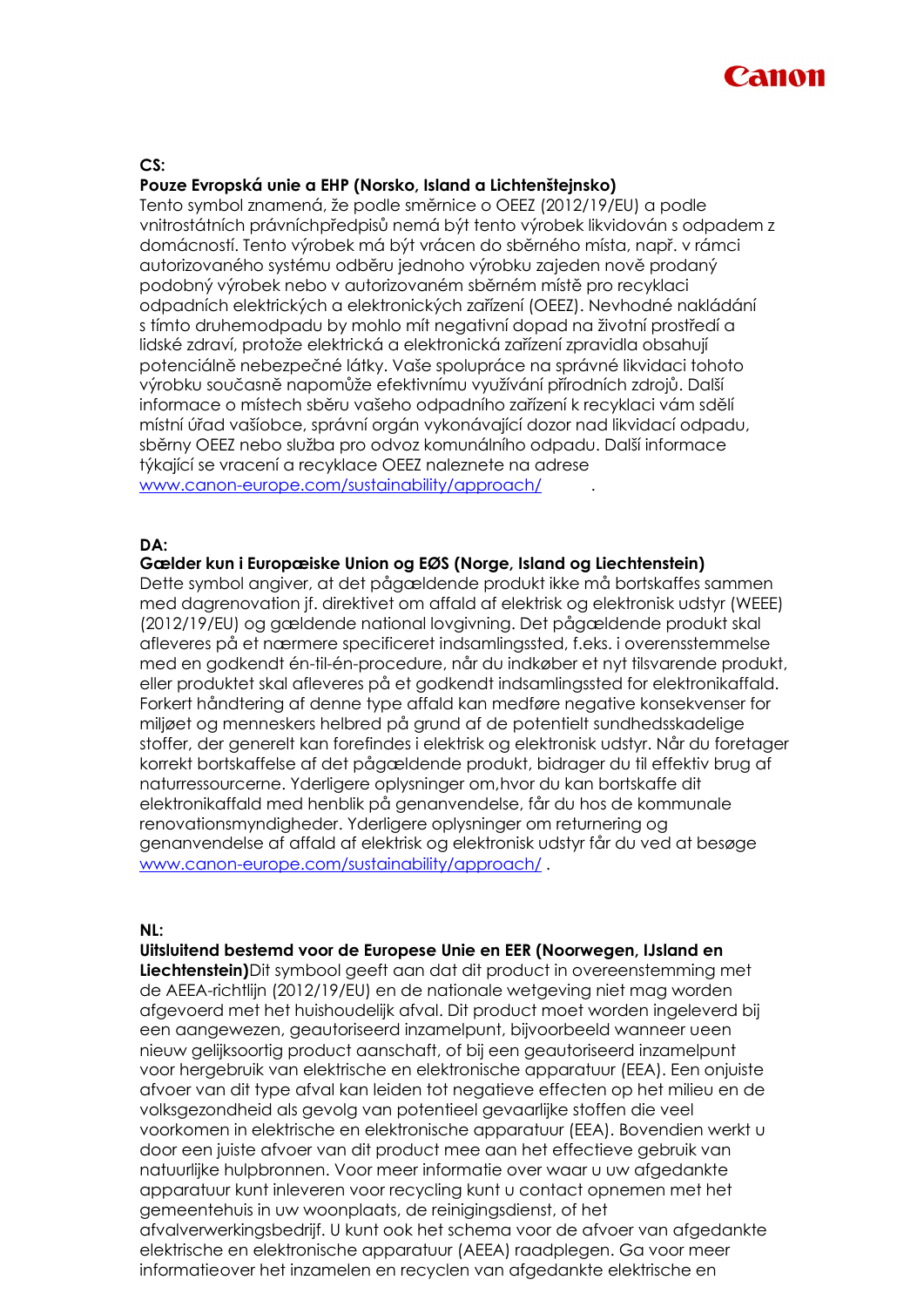

elektronische apparatuur naar [www.canon](http://www.canon-europe.com/sustainability/approach/)[europe.com/sustainability/approach/](http://www.canon-europe.com/sustainability/approach/) .

# **ET:**

# **Üksnes Euroopa Liit ja EMP (Norra, Island ja Liechtenstein)**

See sümbol näitab, et antud toodet ei tohi vastavalt elektri- ja elektroonikaseadmete jäätmeidkäsitlevale direktiivile (2012/19/EL) ning teie riigis kehtivatele õigusaktidele utiliseerida koos olmejäätmetega. Antud toode tuleb anda selleks määratud kogumispunkti (nt volitatud müügipunkt, mis teeb üks ühele vahetust, kui ostate uue sarnase toote) või elektri- ja elektroonikaseadmete jäätmete ümbertöötlemiseks mõeldud kogumispunkti. Seda tüüpi jäätmete väär ümberkäitlemine võib potentsiaalselt ohtlike ainete tõttu, mis võivadseostuda elektri- ja elektroonikaseadmetega, negatiivselt mõjutada keskkonda ja inimeste tervist. Selle toote õigel moel kasutuselt kõrvaldamine aitab aga kaasa loodusressursside tõhusamale kasutamisele. Täiendava teabe saamiseks elektri- ja elektroonikaseadmetest tekkinud jäätmete tagastamiseja ümbertöötlemise kohta võtke ühendust kohaliku omavalitsusega, asjakohase valitsusasutusega, asjakohase tootjavastutusorganisatsiooniga või olmejäätmete käitlejaga. Lisateavet leiate ka Interneti-leheküljelt [www.canon](http://www.canon-europe.com/sustainability/approach/)[europe.com/sustainability/approach/.](http://www.canon-europe.com/sustainability/approach/)

# **FI**

# **Vain Euroopan unionin sekä ETA: (Norja, Islanti ja Liechtenstein) alueelle.**

Tämä tunnus osoittaa, että sähkö- ja elektroniikkalaiteromua koskeva direktiivi (SER-direktiivi, 2012/19/EU) sekä kansallinen lainsäädäntö kieltävät tuotteen hävittämisen talousjätteen mukana.Tuote on vietävä asianmukaiseen keräyspisteeseen, esimerkiksi kodinkoneliikkeeseen uutta vastaavaa tuotetta ostettaessa tai viralliseen sähkö- ja elektroniikkalaiteromun keräyspisteeseen. Sähkö- ja elektroniikkalaiteromun virheellinen käsittely voi vahingoittaa ympäristöä ja ihmisten terveyttä, koska laitteet saattavat sisältää ympäristölle ja terveydelle haitallisia aineita. Lisäksi tuotteen asianmukainen hävittäminen säästää luonnonvaroja. Lisätietoja sähkö- ja elektroniikkalaiteromun keräyspisteistä saat kaupunkien ja kuntien tiedotuksesta,

jätehuoltoviranomaisilta, sähkö- ja elektroniikkalaiteromun kierrätysjärjestelmän ylläpitäjältä ja jätehuoltoyhtiöltä. Lisätietoja sähkö- ja elektroniikkalaiteromun keräyksestä ja kierrätyksestä on osoitteessa

[www.canon-europe.com/sustainability/approach/](http://www.canon-europe.com/sustainability/approach/) .

#### **FR:**

#### **Union Européenne, Norvège, Islande et Liechtenstein uniquement.**

Ce symbole indique que ce produit ne doit pas être jeté avec les ordures ménagères, conformémentà la directive DEEE (2012/19/UE) et à la réglementation de votre pays. Ce produit doit être confié au distributeur à chaque fois que vous achetez un produit neuf similaire, ou à un point de collecte mis en place par les collectivités locales pour le recyclage des Déchets des Équipements Électriques et Électroniques (DEEE). Le traitement inapproprié de ce type de déchet risque d'avoirdes répercussions sur l'environnement et la santé humaine, du fait de la présence de substances potentiellement dangereuses généralement associées aux équipements électriques et électroniques. Parallèlement, votre entière coopération dans le cadre de la mise au rebut correcte de ce produit favorisera une meilleure utilisation des ressources naturelles. Pour plus d'informations sur les points de collecte des équipements à recycler, contactez vos services municipaux, les autorités locales compétentes, le plan DEEE approuvé ou le service d'enlèvement des ordures ménagères.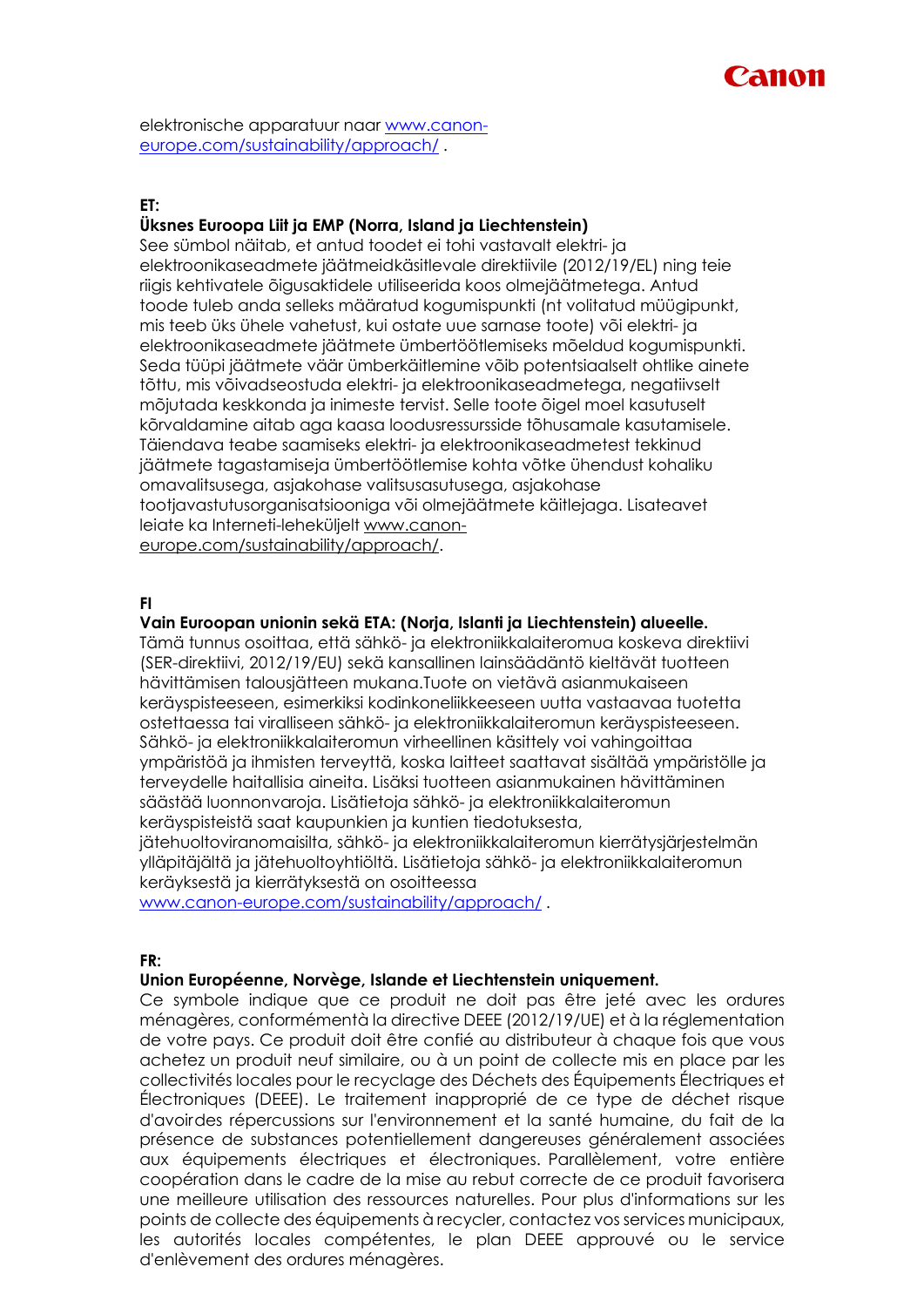

Pour plus d'informations sur le retour et le recyclage des produits DEEE, consultez le site[:www.canon-europe.com/sustainability/approach/](http://www.canon-europe.com/sustainability/approach/) .

# **Uniquement pour la Suisse.**

Ce symbole indique que ce produit ne doit pas être jeté avec les ordures ménagères, conformément à l'Ordonnance sur la restitution, la reprise et l'élimination des appareils électriques et électroniques (OREA, SR 814.620). Tous les appareils usagés peuvent être éliminés gratuitement dans tous les centres de collecte Swico (www.swico.ch/fr/recyclage) et chez tous les revendeurs de matériel électrique et électronique.

# **DE:**

# **Nur für Europäische Union und EWR (Norwegen, Island und Liechtenstein)**

Dieses Symbol weist darauf hin, dass dieses Produkt gemäß der EU-Richtlinie über Elektro- und Elektronik-Altgeräte (2012/19/EU) und nationalen Gesetzen nicht über den Hausmüll entsorgt werden darf. Dieses Produkt muss bei einer dafür vorgesehenen Sammelstelle abgegeben werden. Dies kann z. B. durch Rückgabe beim Kauf eines ähnlichen Produkts oder durch Abgabe bei einer autorisierten Sammelstelle für die Wiederaufbereitung von Elektro- und Elektronik-Altgeräten geschehen. Der unsachgemäße Umgang mit Altgeräten kann aufgrund potenziell gefährlicher Stoffe, die generell mit Elektro- und Elektronik-Altgeräten in Verbindung stehen, negative Auswirkungen auf die Umwelt und die menschliche Gesundheit haben. Durch die umweltgerechteEntsorgung dieses Produkts tragen Sie außerdem zu einer effektiven Nutzung natürlicher Ressourcen bei. Informationen zu Sammelstellen für Altgeräte erhalten Sie bei Ihrer Stadtverwaltung, dem öffentlich-rechtlichen Entsorgungsträger, einer autorisierten Stelle für die Entsorgung von Elektro- und Elektronik-Altgeräten oder Ihrem örtlichen Entsorgungsunternehmen. Weitere Informationen zur Rückgabe und Entsorgung von Elektro- undElektronik-Altgeräten finden Sie unter [www.canon-europe.com/sustainability/approach/](http://www.canon-europe.com/sustainability/approach/) .

# **Zusatzinformationen für Deutschland:**

Dieses Produkt kann durch Rückgabe an den Händler unter den in der Verordnung des Elektro- und Elektronikgerätegesetzes beschriebenen Bedingungen abgegeben werden.

Als Endbenutzer und Besitzer von Elektro- oder Elektronikgeräten sind Sie verpflichtet: - diese einer vom unsortierten Siedlungsabfall getrennten Erfassung zuzuführen,

- Altbatterien und Altakkumulatoren, die nicht von Altgerät umschlossen sind, sowie Lampen, die zerstörungsfrei aus dem Altgerät entnommen werden können, vor der Abgabe an einer Erfassungsstelle vom Altgerät zerstörungsfrei zu trennen,

- personenbezogener Daten auf den Altgeräten vor der Entsorgung zu löschen. Die Bedeutung von dem Symbol der durchgestrichenen Abfalltonne auf Rädern finden Sie oben in dieser Beschreibung.

Die Vertreiber von Elektro- oder Elektronikgeräten haben die Pflicht zur unentgeltlichen Rücknahme von Altgeräten. Die Vertreiber haben die Endnutzer über die von ihnen geschaffenen Möglichkeiten der Rückgabe von Altgeräten zu informieren.

# **Nur für die Schweiz**

Dieses Symbol weist darauf hin, dass dieses Produkt gemäss der Verordnung über die Rückgabe, die Rücknahme und die Entsorgung elektrischer und elektronischer Geräte (VREG, SR 814.620) nicht über den Hausmüll entsorgt werden darf. Sämtliche Altgeräte können kostenlos bei jeder Swico-Sammelstelle (www.swico.ch/de/recyling) sowie bei allen Elektro- und Elektronikgerätehändlern zur Entsorgung abgegeben werden.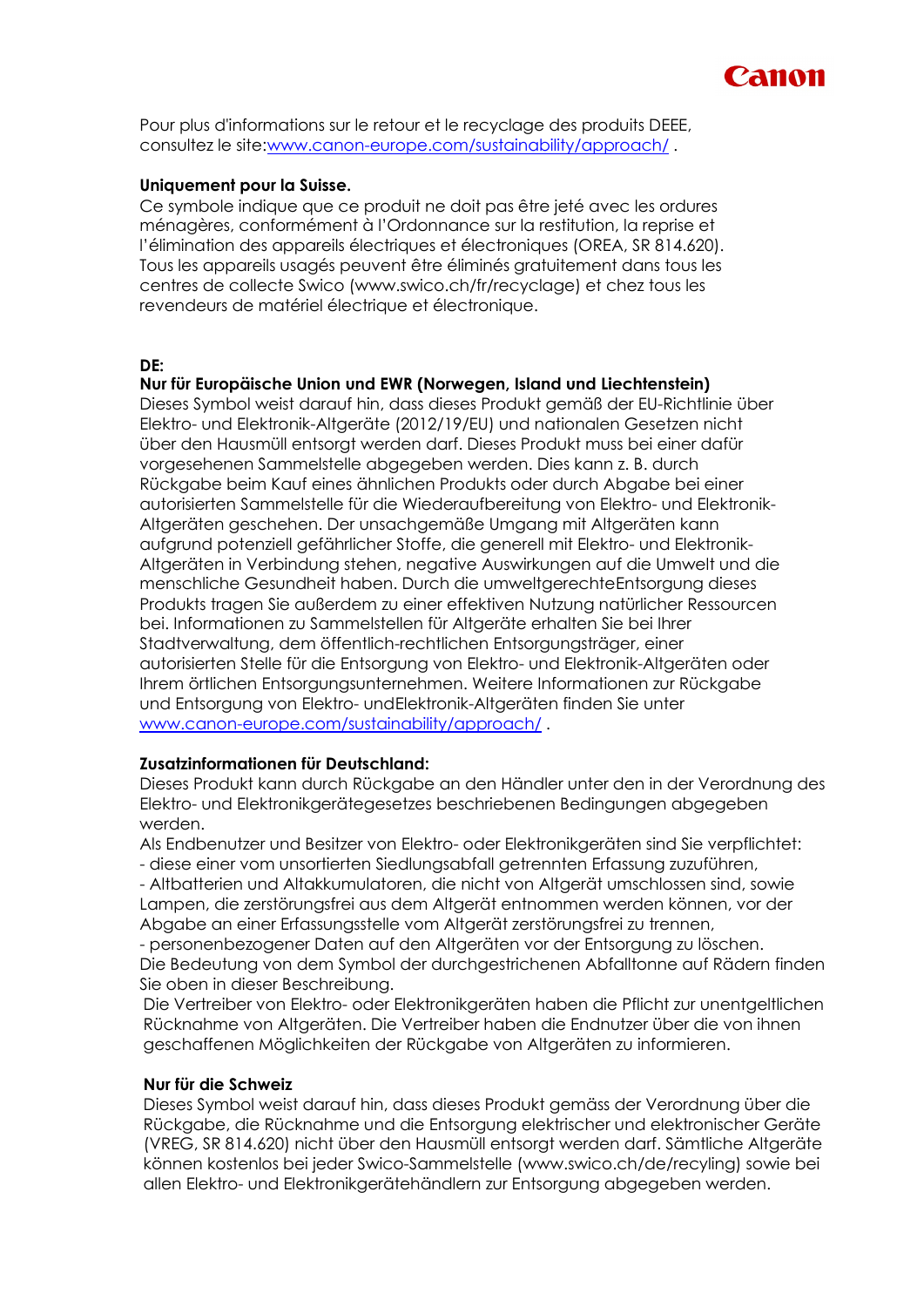

### **EL:**

**Μόνο για την Ευρωπαϊκή Ένωση και τον ΕΟΧ (Νορβηγία, Ισλανδία και Λιχτενστάιν)** Αυτό το σύμβολο υποδηλώνει ότι αυτό το προϊόν δεν πρέπει να απορρίπτεται μαζί με τα οικιακάαπορρίμματα, σύμφωνα με την Οδηγία σχετικά με τα Απόβλητα Ηλεκτρικού και Ηλεκτρονικού Εξοπλισμού (ΑΗΗΕ) (2012/19/ΕΕ) και την εθνική σας νομοθεσία. Αυτό το προϊόν πρέπει να παραδίδεται σε καθορισμένο σημείο συλλογής, π.χ. σε μια εξουσιοδοτημένη βάση ανταλλαγήςόταν αγοράζετε ένα νέο παρόμοιο προϊόν ή σε μια ξουσιοδοτημένη θέση συλλογής για την ανακύκλωση των αποβλήτων Ηλεκτρικού και Ηλεκτρονικού Εξοπλισμού (ΗΗΕ). Ο ακατάλληλοςχειρισμός αυτού του τύπου αποβλήτων μπορεί να έχει αρνητικό αντίκτυπο στο περιβάλλον και την υγεία του ανθρώπου, λόγω δυνητικώς επικίνδυνων ουσιών που γενικά συνδέονται με τον ΗΗΕ. Ταυτόχρονα, η συνεργασία σας όσον αφορά τη σωστή απόρριψη αυτού του προϊόντος θασυμβάλει στην αποτελεσματική χρήση των φυσικών πόρων. Για περισσότερες πληροφορίες σχετικά με τα σημεία όπου μπορείτε να απορρίψετε τον εξοπλισμό σας για ανακύκλωση, επικοινωνήστε με το τοπικό γραφείο της πόλης σας, την υπηρεσία απορριμμάτων, το εγκεκριμένοσχήμα ΑΗΗΕ ή την υπηρεσία απόρριψης οικιακών αποβλήτων. Για περισσότερες πληροφορίες σχετικά με την επιστροφή και την ανακύκλωση των προϊόντων ΑΗΗΕ, επισκεφθείτε την τοποθεσία

[www.canon-europe.com/sustainability/approach/](http://www.canon-europe.com/sustainability/approach/) .

### **HU:**

# **Csak az Európai Unió és az EGT (Norvégia, Izland és Liechtenstein) országaiban**

Ez a szimbólum azt jelzi, hogy a helyi törvények és a WEEE-irányelv (2012/19/EU) szerint a termék nem kezelhető háztartási hulladékként. A terméket a kijelölt nyilvános gyűjtőpontokon kellleadni, például hasonló cserekészülék vásárlásakor, illetve bármelyik, elektromos és elektronikai berendezésekből származó hulladék (WEEE) átvételére feljogosított gyűjtőponton. Az ilyen jellegű hulladékok a nem megfelelő kezelés esetén a bennük található veszélyes anyagok révénártalmasak lehetnek a környezetre és az emberek egészségére. Továbbá, a termékből származó hulladék megfelelő kezelésével hozzájárulhat a természetes nyersanyagok hatékonyabb hasznosításához. A berendezésekből származó, újrahasznosítható hulladékok elhelyezésérevonatkozó további tudnivalókért forduljon a helyi önkormányzathoz, a közterület-fenntartóvállalathoz, a háztartási hulladék begyűjtését végző vállalathoz, illetve a hivatalos WEEEképviselethez. További tudnivalókat a WEEE-termékek visszajuttatásáról és újrahasznosításáról [awww.canon-europe.com/sustainability/approach/](http://www.canon-europe.com/sustainability/approach/) .

# **IT**

# **Solo per Unione Europea e SEE (Norvegia, Islanda e Liechtenstein)**

Questo simbolo indica che il prodotto deve essere oggetto di raccolta separata in conformità alla Direttiva RAEE (2012/19/UE) e alla normativa locale vigente. Il prodotto deve essere smaltito presso un centro di raccolta differenziata, un distributore autorizzato che applichi il principio dell'"uno contro uno", ovvero del ritiro della vecchia apparecchiatura elettrica al momento dell'acquisto di una nuova, o un impianto autorizzato al riciclaggio dei rifiuti di apparecchiature elettriche ed elettroniche. La gestione impropria di questo tipo di rifiuti può avere un impatto negativo sull'ambiente e sulla salute umana causato dalle sostanze potenzialmente pericolose che potrebbero essere contenute nelle apparecchiature elettriche ed elettroniche. Un corretto smaltimento di tali prodotti contribuirà inoltre a un uso efficace delle risorse naturali ed eviterà di incorrere nelle sanzioni amministrative di cui all'art. 255 e successivi del Decreto Legislativo n. 152/06. Per ulteriori informazioni sullo smaltimento e il recupero dei Rifiuti di Apparecchiature Elettriche ed Elettroniche, consultare la Direttiva RAEE,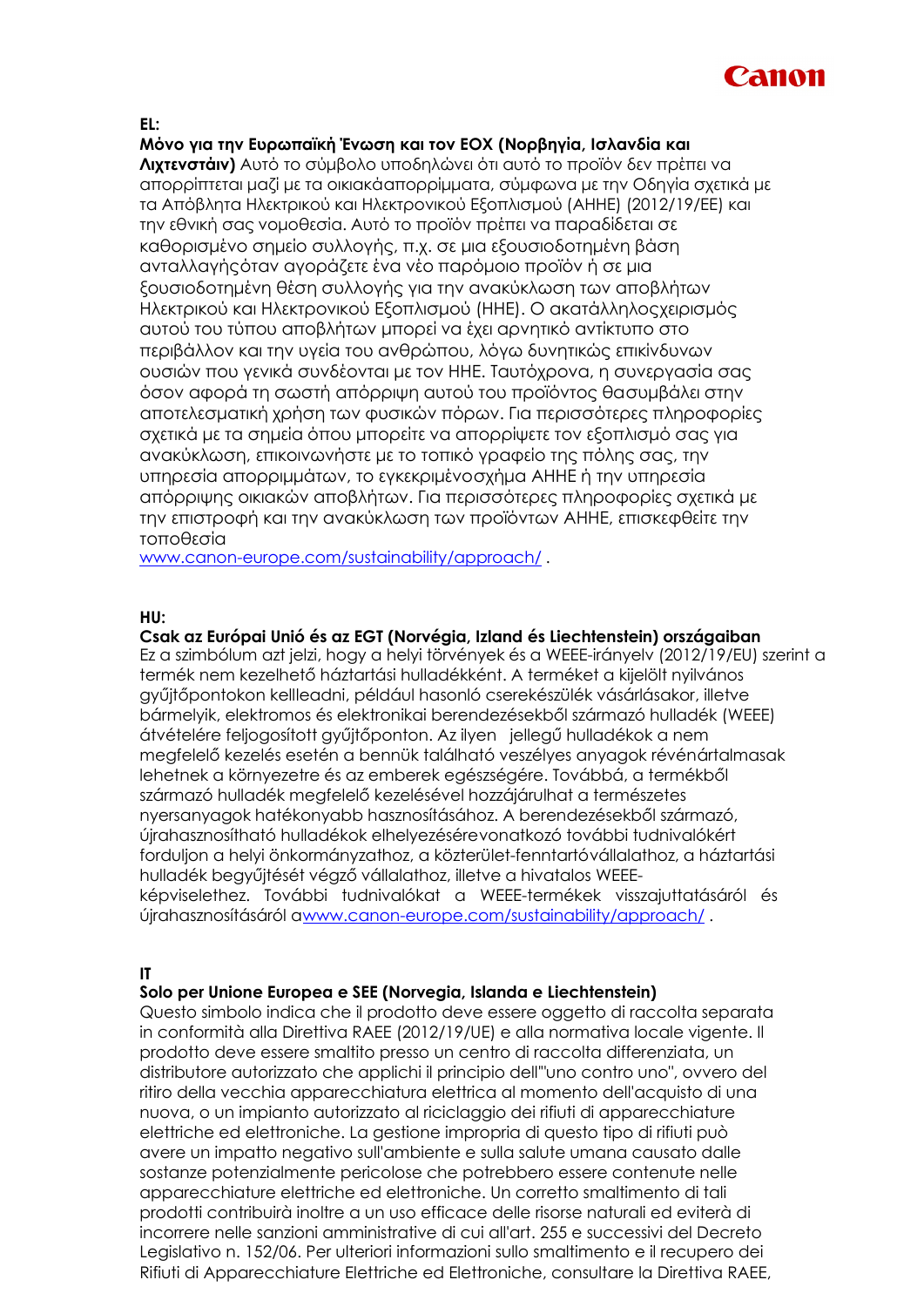

rivolgersi alle autorità competenti, oppure visitare il sito [www.canon-europe.com/sustainability/approach/](http://www.canon-europe.com/sustainability/approach/) .

# **LV**

# **Tikai Eiropas Savienībai un EEZ (Norvēģijai, Islandei un Lihtenšteinai)**

Šis simbols norāda, ka atbilstoši ES Direktīvai (2012/19/ES) par elektrisko un elektronisko iekārtuatkritumiem (EEIA) un vietējiem tiesību aktiem no šī izstrādājuma nedrīkst atbrīvoties, izmetot to kopā ar sadzīves atkritumiem. Šis izstrādājums ir jānodod piemērotā savākšanas vietā, piemēram, apstiprinātā veikalā, kur iegādājaties līdzīgu jaunu produktu un atstājat veco, vai apstiprinātā vietāizlietotu elektrisko un elektronisko iekārtu pārstrādei. Nepareiza šāda veida atkritumu apsaimniekošana var apdraudēt vidi un cilvēka veselību tādu iespējami bīstamu vielu dēļ, kas parasti ir elektriskajās un elektroniskajās iekārtās. Turklāt jūsu atbalsts pareizā šāda veida atkritumu apsaimniekošanā sekmēs efektīvu dabas resursu izmantošanu. Lai saņemtu pilnīgāku informāciju par vietām, kur izlietoto iekārtu var nodot pārstrādei, sazinieties arvietējo pašvaldību, atkritumu savākšanas atbildīgo dienestu, pilnvarotu EEIA struktūru vai sadzīves atkritumu apsaimniekošanas iestādi. Lai saņemtu plašāku informāciju par elektrisko un elektronisko iekārtu nodošanu pārstrādei, apmeklējiet tīmekļa vietni [www.canon-](http://www.canon-europe.com/sustainability/approach/) [europe.com/sustainability/approach/](http://www.canon-europe.com/sustainability/approach/) .

## **LT:**

# **Tik Europos Sąjungai ir EEE (Norvegijai, Islandijai ir Lichtenšteinui)**

Šis ženklas reiškia, kad gaminio negalima išmesti su buitinėmis atliekomis, kaip yra nustatyta Direktyvoje (2012/19/ES) ir nacionaliniuose teisė aktuose dėl EEĮ atliekų tvarkymo. Šį gaminį reikia atiduoti į tam skirtą surinkimo punktą, pvz., pagal patvirtintą keitimo sistemą, kai perkamaspanašus gaminys, arba į elektros ir elektroninės įrangos (EEĮ) atliekų perdirbimo punktą. Netinkamas tokios rūšies atliekų tvarkymas dėl elektros ir elektroninėje įrangoje esančių pavojingų medžiagų gali pakenkti aplinkai ir žmonių sveikatai. Padėdami užtikrinti tinkamą šio gaminio šalinimo tvarką, kartu prisidėsite prie veiksmingo gamtos išteklių naudojimo. Jei reikia daugiau informacijos, kaip šalinti tokias atliekas, kad jos būtų toliau perdirbamos, kreipkitės į savomiesto valdžios institucijas, atliekų tvarkymo organizacijas, patvirtintų EEĮ atliekų sistemų arba jūsų buitinių atliekų tvarkymo įstaigų atstovus. Išsamesnės informacijos apie EEĮ atliekų grąžinimo ir perdirbimo tvarką galite rasti apsilankę tinklalapyje [www.canon](http://www.canon-europe.com/sustainability/approach/)[europe.com/sustainability/approach/](http://www.canon-europe.com/sustainability/approach/) .

## **NO:**

# **Gjelder kun den europeiske union og EØS (Norge, Island og Liechtenstein)**

Dette symbolet indikerer at dette produktet ikke skal kastes sammen med husholdningsavfall, i henhold til WEEE-direktiv (2012/19/EU) og nasjonal lov. Produktet må leveres til et dertil egnet innsamlingspunkt, det vil si på en autorisert en-til-en-basis når du kjøper et nytt lignende produkt,eller til et autorisert innsamlingssted for resirkulering av avfall fra elektrisk og elektronisk utstyr (EEutstyr). Feil håndtering av denne typen avfall kan være miljø- og helseskadelig på grunn av potensielt skadelige stoffer som ofte brukes i EE-utstyr. Samtidig bidrar din innsats for korrekt avhending av produktet til effektiv bruk av naturressurser. Du kan få mer informasjon om hvor dukan avhende utrangert utstyr til resirkulering ved å kontakte lokale myndigheter, et godkjent WEEEprogram eller husholdningens renovasjonsselskap. Du finner mer informasjon om retur ogresirkulering av WEEE-produkter på [www.canon-europe.com/sustainability/approach/](http://www.canon-europe.com/sustainability/approach/) .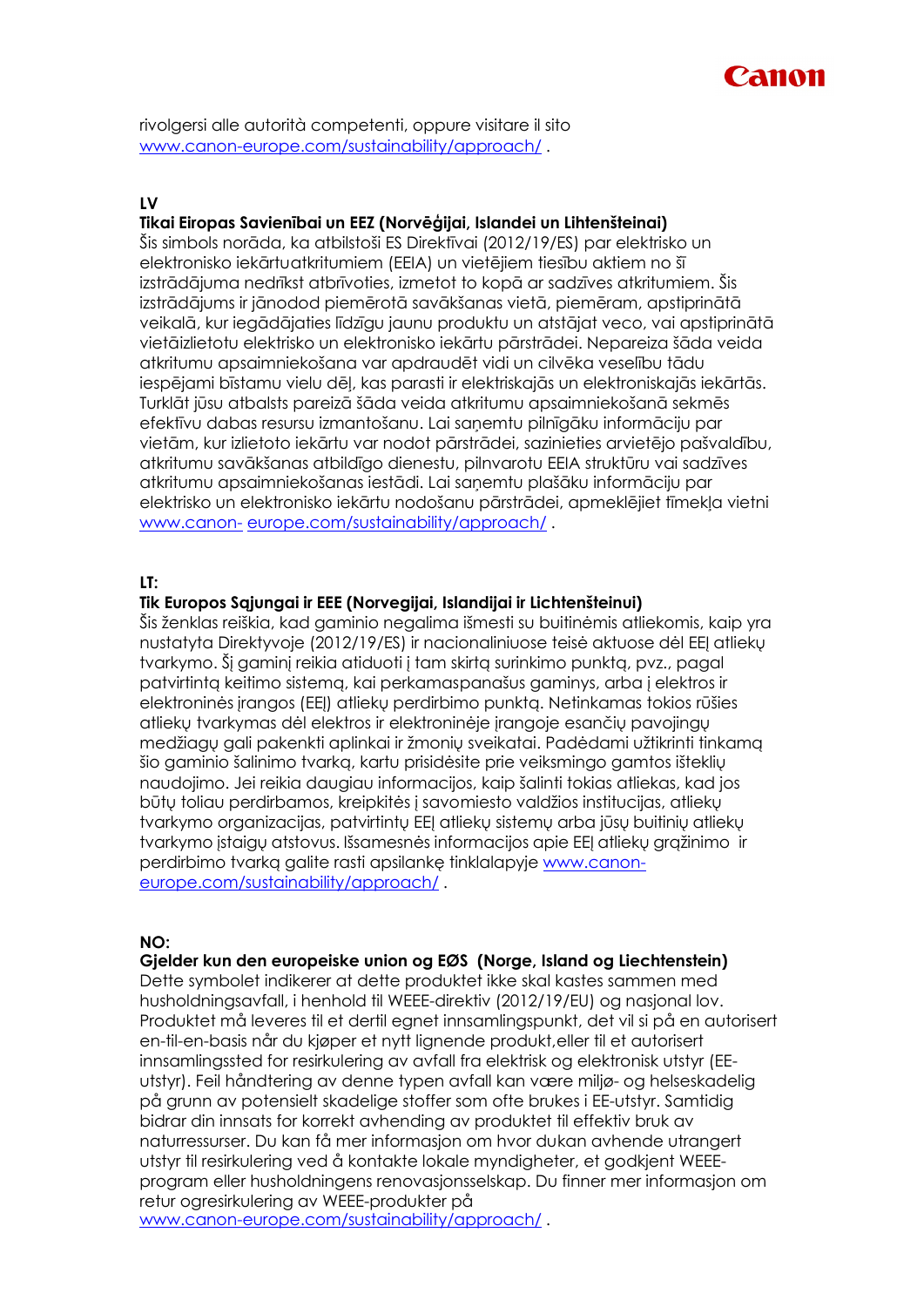

### **PL:**

# **Tylko dla krajów Unii Europejskiej oraz EOG (Norwegia, Islandia i Liechtenstein)**

Ten symbol oznacza, że zgodnie z dyrektywą WEEE dotyczącą zużytego sprzętu elektrycznego ielektronicznego (2012/19/UE) oraz przepisami lokalnymi nie należy wyrzucać tego produktu razem z odpadami gospodarstwa domowego. Produkt należy przekazać do wyznaczonego punktugromadzenia odpadów, np. firmie, od której kupowany jest nowy, podobny produkt lub do autoryzowanego punktu gromadzenia zużytego sprzętu elektrycznego i elektronicznego w celupoddania go recyklingowi. Usuwanie tego typu odpadów w nieodpowiedni sposób może mieć negatywny wpływ na otoczenie i zdrowie innych osób ze względu na niebezpieczne substancjestosowane w takim sprzęcie. Jednocześnie pozbycie się zużytego sprzętu w zalecany sposób przyczynia się do właściwego wykorzystania zasobów naturalnych. Aby uzyskać więcej informacji na temat punktów, do których można dostarczyć sprzęt do recyklingu, prosimy skontaktować się z lokalnym urzędem miasta, zakładem utylizacji odpadów, skorzystać z instrukcji zatwierdzonej dyrektywą WEEE lub skontaktować się z przedsiębiorstwem zajmującymsię wywozem odpadów domowych. Więcej informacji o zwracaniu i recyklingu zużytego sprzętu elektrycznego i elektronicznego znajduje się w witrynie [www.canon-europe.com/sustainability/approach/](http://www.canon-europe.com/sustainability/approach/) .

#### **PT:**

# **Apenas para a União Europeia e AEE (Noruega, Islândia e Liechtenstein)**

Este símbolo indica que o produto não deve ser colocado no lixo doméstico, de acordo com a Diretiva REEE (2012/19/UE) e a legislação nacional. Este produto deverá ser colocado num pontode recolha designado, por exemplo, num local próprio autorizado quando adquirir um produto semelhante novo ou num local de recolha autorizado para reciclar resíduos de equipamentos eléctricos e eletrónicos (EEE). O tratamento inadequado deste tipo de resíduo poderá causar um impacto negativo no ambiente e na saúde humana devido às substâncias potencialmente perigosas normalmente associadas aos quipamentos elétricos e electrónicos. Simultaneamente, a sua cooperação no tratamento correto deste produto contribuirá para a utilização eficaz dos recursos naturais. Para mais informações sobre os locais onde o equipamento poderá ser reciclado, contacteos serviços locais, a autoridade responsável pelos resíduos, o esquema REEE aprovado ou o serviço de tratamento de lixo doméstico. Para mais informações sobre a devolução e reciclagem de produtos REEE, vá a [www.canon-europe.com/sustainability/approach/](http://www.canon-europe.com/sustainability/approach/) .

#### **RO:**

# **Doar pentru Uniunea Europeană şi EEA (Norvegia, Islanda şi Liechtenstein)**

Acest simbol indică faptul că acest produs nu trebuie aruncat o dată cu reziduurile menajere, înconformitate cu Directiva DEEE (Directiva privind deşeurile de echipamente electrice şi electronice) (2012/19/UE) şi legile nationale. Acest produs trebuie transportat la un punct de colectare special, de exemplu un centru care preia produsele vechi atunci când achiziționați un produs nou similar, sau la un punct de colectare autorizat pentru reciclarea deşeurilor provenite dela echipamentele electrice şi electronice (EEE). Mânuirea necorespunzătoare a acestor tipuri de deşeuri poate avea un impact negativ asupra mediului înconjurător și sănătății indivizilor, din cauza substanțelor potențial nocive care sunt în general asociate cu EEE. În același timp, cooperarea dvs. la reciclarea corectă a acestui produs va contribui la utilizarea efectivă a resurselornaturale. Pentru mai multe informații privind locurile de reciclare a deşeurilor provenite de la echipamente, contactaţi biroul primăriei locale, autoritatea responsabilă cu colectarea deşeurilor, schema DEEE aprobată sau serviciul de colectare a deşeurilor menajere.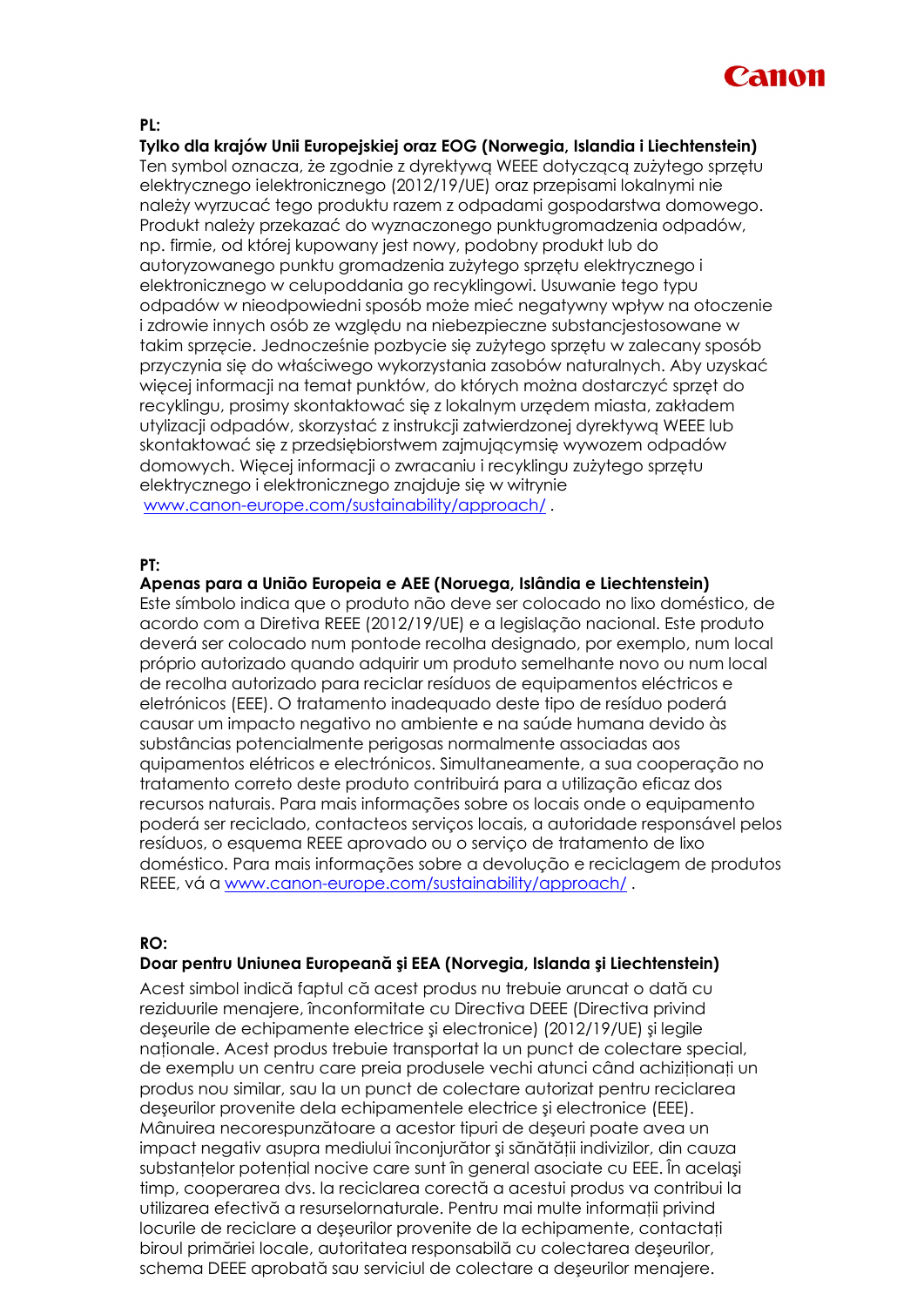

Pentru mai multe informatii privind returnarea și reciclarea produselor DEEE, vizitati [www.canon-](http://www.canon-europe.com/sustainability/approach/) [europe.com/sustainability/approach/](http://www.canon-europe.com/sustainability/approach/).

# **SR:**

# **Odnosi se samo na zemlje Evropske unije i EEA (Norveška, Island i Lihtenštajn)**

Ovaj simbol označava da ovaj proizvod ne sme da se odlaže sa ostalim kućnim otpadom, u skladusa WEEE Direktivom (2012/19/EU) i nacionalnim zakonima. Ovaj proizvod treba predate određenom centru za prikupljanje, npr. na osnovi "staro za novo" kada kupujete sličan novi proizvod, ili ovlašćenom centru za reciklažu istrošene električne i elektronske opreme (EEE). Nepravilno rukovanje ovom vrstom otpada može da ima moguće negativne uticaje po životnu sredinu i ljudsko zdravlje usled potencijalno opasnih materijala koje se uglavnom vezuju za EEE. U isto vreme, vaša saradnja na ispravnom odlaganju ovog proizvoda će doprineti efikasnom korišćenju prirodnih resursa. Za više informacija o tome gde možete da predate vašu staru opremuradi recikliranje, molimo Vas da kontaktirate lokalne gradske vlasti, komunalne službe, odobreni plan reciklaže ili Gradsku čistoću. Za više informacija o vraćanju i recikliranju WEEE proizvoda, posetite stranicu

[www.canon-europe.com/sustainability/approach/](http://www.canon-europe.com/sustainability/approach/) .

**SK:**

## **Platí len pre štáty Európskej únie a EHP (Nórsko, Island a Lichtenštajnsko)**

Tento symbol znamená, že podľa Smernice 2012/19/EÚ o odpade z elektrických a elektronickýchzariadení (OEEZ) a podľa platnej legislatívy Slovenskej republiky sa tento produkt nesmie likvidovať spolu s komunálnym odpadom. Produkt je potrebné odovzdať do určenej zberne, napr.prostredníctvom výmeny za kúpu nového podobného produktu, alebo na autorizované zberné miesto, ktoré spracúva odpad z elektrických a elektronických zariadení (EEZ). Nesprávna manipulácia s takýmto typom odpadu môže mať negatívny vplyv na životné prostrediea ľudské zdravie, pretože elektrické a elektronické zariadenia obsahujú potenciálne nebezpečné látky. Spoluprácou na správnej likvidácii produktu prispejete k účinnému využívaniu prírodných zdrojov. Ďalšie informácie o mieste recyklácie opotrebovaných zariadení získate od miestneho úradu,úradu životného prostredia, zo schváleného plánu OEEZ alebo od spoločnosti, ktorá zaisťujelikvidáciu komunálneho odpadu. Viac informácií nájdete aj na webovej stránke:

[www.canon-europe.com/sustainability/approach/](http://www.canon-europe.com/sustainability/approach/) .

#### **SL:**

#### **Samo za Evropsko unijo in EGP (Norveška, Islandija in Lihtenštajn)**

Ta simbol pomeni, da tega izdelka v skladu z direktivo OEEO (2012/19/EU) in državno zakonodajo ne smete odvreči v gospodinjske odpadke. Ta izdelek morate odložiti na ustreznozbiralno mesto, na primer pri pooblaščenem prodajalcu, ko kupite podoben nov izdelek ali na zbiralno mesto za recikliranje električne in elektronske opreme. Neprimerno ravnanje s takšnimi odpadki lahko negativno vpliva na okolje in človekovo zdravje zaradi nevarnih snovi, ki so povezane z električno in elektronsko opremo. S pravilno odstranitvijo izdelka hkrati prispevate tudi k učinkoviti porabi naravnih virov. Če želite več informacij o tem, kje lahko odložite odpadno opremo za recikliranje, pokličite občinski urad, komunalno podjetje ali službo, ki skrbi za odstranjevanje odpadkov, ali si oglejte načrt OEEO. Če želite več informacij o vračanju in recikliranju izdelkov v skladu z direktivo OEEO, obiščite [www.canon-europe.com/sustainability/approach/](http://www.canon-europe.com/sustainability/approach/) .